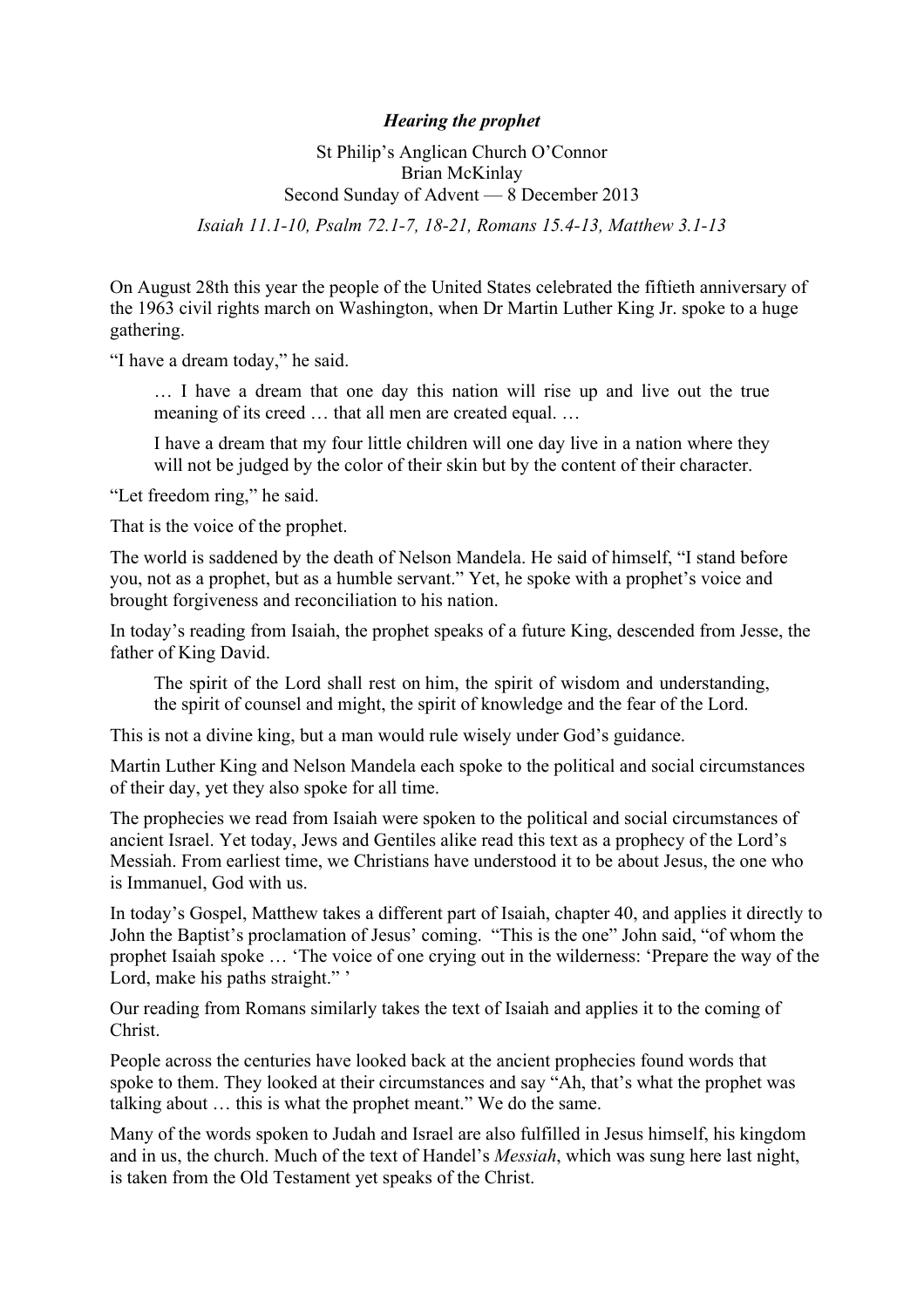Matthew, the central gospel for this church year, has many references to the prophecies of the Hebrew Scriptures. It speaks of event that happened to fulfil the words of the prophet

As it has with the Hebrew prophecies, the church has looked back at some of Jesus' words and understood them in the light of history and experience. For example, Jesus' disciples didn't know what he meant when he said that 'this temple' would be destroyed and then raised up again in three days. But later, after the resurrection, they understood that he was speaking of his own body.

Linda spoke about the present-day ministry of the prophet some time back, when talking about the role of the deacon. Prophetic ministry does two things.

First, prophets expose their present situation. They condemn injustice and godlessness. They expose false claims to power and authority. It's the prophet's unenviable task to bring the people and their rulers to repentance, to have them grieve for the terribleness of their situation.

But this alone would lead to despair. Prophetic ministry has a second task: it brings energy, energy that comes from hope. As in today's Collect, "... we hear his voice of judgement, that we may also rejoice in his day of promise." Godly prophecy creates a new vision where oppression and injustice need not continue forever. Most especially, the prophet praises and thanks God as the source of freedom. God is one who strengthens the weary and gives life to the people of the kingdom.

John the Baptist's message had these two aspects. First he condemned the corrupt religious leadership of his day —"You brood of vipers!"—and called the nation to repent. Then John spoke exciting news of hope: "One greater than I is coming after me … He will baptize you with the Holy Spirit and fire."

Jesus criticised the power structures and injustices of his day and spoke of new life and hope in God. His death speaks for all time of the horror of violence and injustice and his resurrection shows the power, joy and freedom of God's new life.

Martin Luther King was following Jesus when he said in great 1963 speech:

When we allow freedom to ring ... we will be able to speed up that day when all of God's children … will be able to join hands and sing … "Free at last! Free at last! thank God Almighty, we are free at last!"

Nelson Mandela also spoke from a heart of faith. At a church Easter conference in 1994, he said.

We raise our voices in holy gladness to celebrate the victory of the risen Christ over the terrible forces of death. Easter is a joyful festival! … a festival of human solidarity, because it celebrates the fulfilment of the Good News! The Good News borne by our risen Messiah who chose not one race … country … language [or] tribe [but] who chose all of humankind!

While travelling in America recently, James and I visited the popular Yerba Buena Gardens in downtown San Francisco. There's a Martin Luther King Jr memorial set beautifully in the Gardens. Perhaps San Franciscans who go there—and it's a popular location—will recall how things have changed in the fifty years and think with gratitude, "Now we experience what he spoke about." They look back and bring to mind Dr King's words, the prophet's words.

Prophecy disrupts the business-as-usual approach to politics and community life. Prophecy happens between life as it is and life as it might be and ought to be. Prophetic thinking, speaking and writing concerns is not just for the grand scale, but for our common life together.